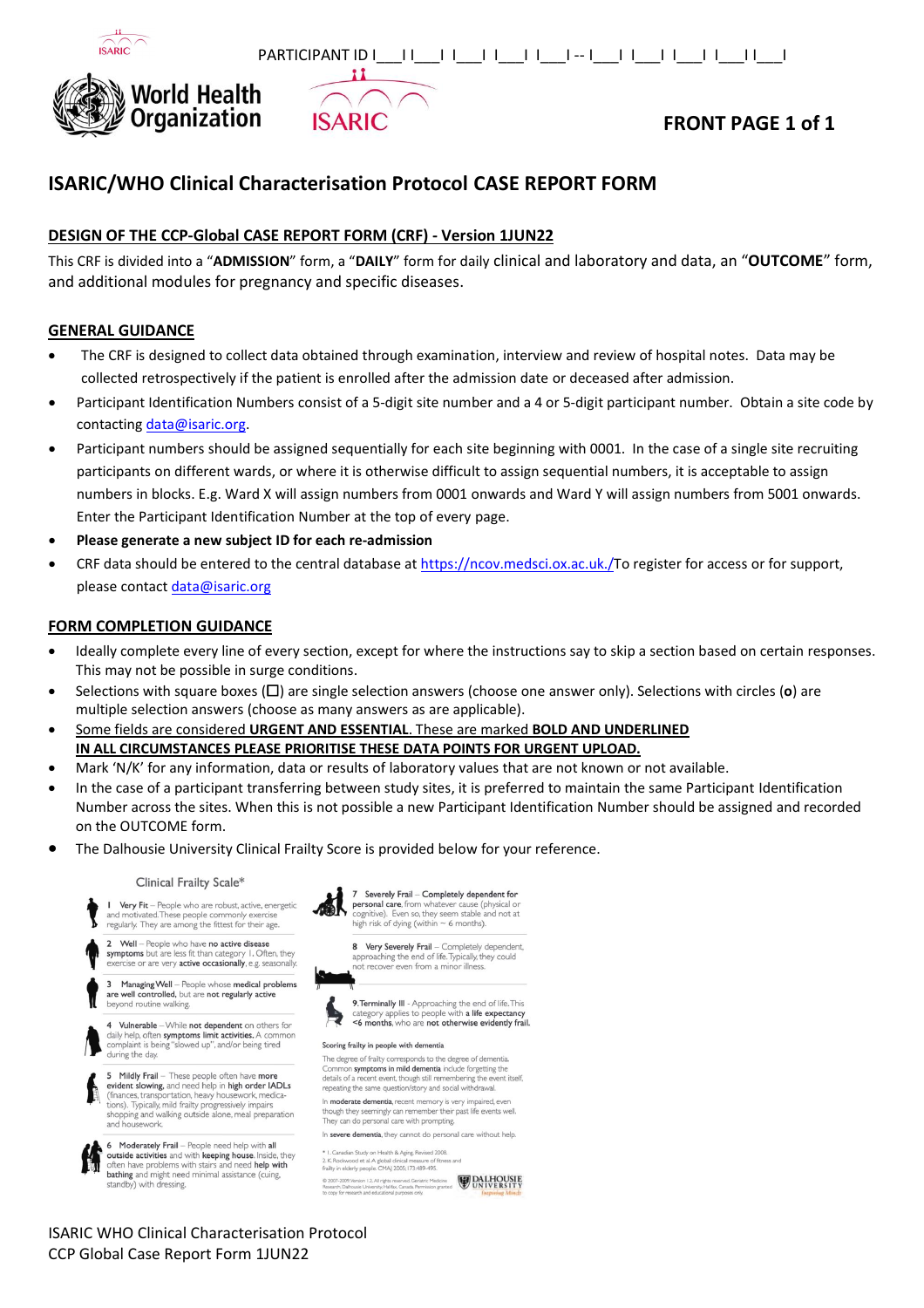| <b>ISARIC WHO Clinical Characterisation Protocol</b>                                                                                                                                                                                   |
|----------------------------------------------------------------------------------------------------------------------------------------------------------------------------------------------------------------------------------------|
| <b>ADMISSION FORM</b><br>page 1 of 3                                                                                                                                                                                                   |
|                                                                                                                                                                                                                                        |
| Date of enrolment $[\_D][\_D]/[\_M][\_M][\_M][2][0][\_Y][\_Y]$ Site Location                                                                                                                                                           |
| <b>CLINICAL INCLUSION CRITERIA</b>                                                                                                                                                                                                     |
| <b>Proven infection with pathogen of Public Health Interest:</b> $\Box$ YES $\Box$ NO                                                                                                                                                  |
| <b>OR</b>                                                                                                                                                                                                                              |
| High suspicion of exposure to pathogen, noxious agent or harmful energy of Public Health Interest: $\Box$ YES $\Box$ NO<br>N.B. This does not relate to covid-19 exposure. This does include children with hepatitis of unknown cause. |
| Which of the following is the individual proven/suspected of having?                                                                                                                                                                   |
| OAndes virus infection (hantavirus) OArgentine haemorrhagic fever (Junin virus) OAvian influenza A H7N9 & H5N1                                                                                                                         |
| OAvian influenza A H5N6 & H7N7 OBolivian haemorrhagic fever (Machupo virus) OCrimean Congo haemorrhagic fever (CCHF)                                                                                                                   |
| OEbola virus disease (EVD) OExposure to CBRN agent OLassa fever OLujo virus disease OMarburg virus disease (MVD)                                                                                                                       |
| ONipah virus infection OPneumonic plague (Yersinia pestis)<br><b>OMiddle East respiratory syndrome (MERS) OMonkeypox</b>                                                                                                               |
| O Severe acute respiratory syndrome (SARS-not COVID-19) O Severe fever with thrombocytopaenia syndrome (SFTS)                                                                                                                          |
| <b>OExposure to CBRN agent OExposure to Harmful Energy</b><br>OPaediatric hepatitis (unknown cause)                                                                                                                                    |
| OUnknown                                                                                                                                                                                                                               |
|                                                                                                                                                                                                                                        |
| <b>DEMOGRAPHICS</b>                                                                                                                                                                                                                    |
| Sex at Birth: $\Box$ Male $\Box$ Female $\Box$ Not specified Date of birth $[$ D ][ D ]/[ M ][ M ]/[ Y ][ Y ][ Y ][ Y ][ Y ]                                                                                                           |
| If date of birth is Not Known (N/K) record Age: [   [   [   ]   ]years OR [   ]   ]months                                                                                                                                              |
| Ethnic group (check all that apply):                                                                                                                                                                                                   |
| OArab OBlack OEast Asian<br><b>OSouth Asian O</b> West Asian<br>OLatin American OWhite OAboriginal/First Nations                                                                                                                       |
| $\Box N/K$<br><b>O</b> Other:                                                                                                                                                                                                          |
| Employed as a Healthcare Worker? $\Box$ YES $\Box$ NO $\Box$ N/K                                                                                                                                                                       |
| <b>Pregnant?</b> $\Box$ YES $\Box$ NO $\Box$ N/K If YES: Gestational weeks assessment: $[\underline{\phantom{A}}][\underline{\phantom{A}}]$ weeks                                                                                      |
| POST PARTUM (within six weeks of delivery)? $\Box$ YES $\Box$ NO or $\Box N/K$ (skip this section - go to INFANT)                                                                                                                      |
| Pregnancy Outcome: □Live birth<br>$\square$ Still birth<br>Delivery date: [_D_][_D_]/[_M_][_M_]/[_2_][_0_][_Y_][_Y_]                                                                                                                   |
| Has infant(s) been tested for Mother's infection? $\Box$ YES $\Box$ NO $\Box$ N/K If YES: $\Box$ Positive $\Box$ Negative                                                                                                              |
| IF POSITIVE PLEASE COMPLETE A SEPARATE CASE REPORT FORM FOR THE INFANT(s)                                                                                                                                                              |
| INFANT – Less than 1 year old? $\Box$ YES $\Box$ NO (skip this section)<br>Birth weight: $[$ ]. [ ] kg $\Box N/K$                                                                                                                      |
| Gestational: $\square$ Term birth ( $\geq$ 37wk GA)<br>$\Box$ Preterm birth (<37wk GA) if <37wk Estimated gestation __________ weeks $\Box N/K$                                                                                        |
| Breastfed? $\Box$ YES $\Box$ NO $\Box$ N/K<br>If YES: $\Box$ Currently breastfed $\Box$ Breastfeeding discontinued $\Box N/K$                                                                                                          |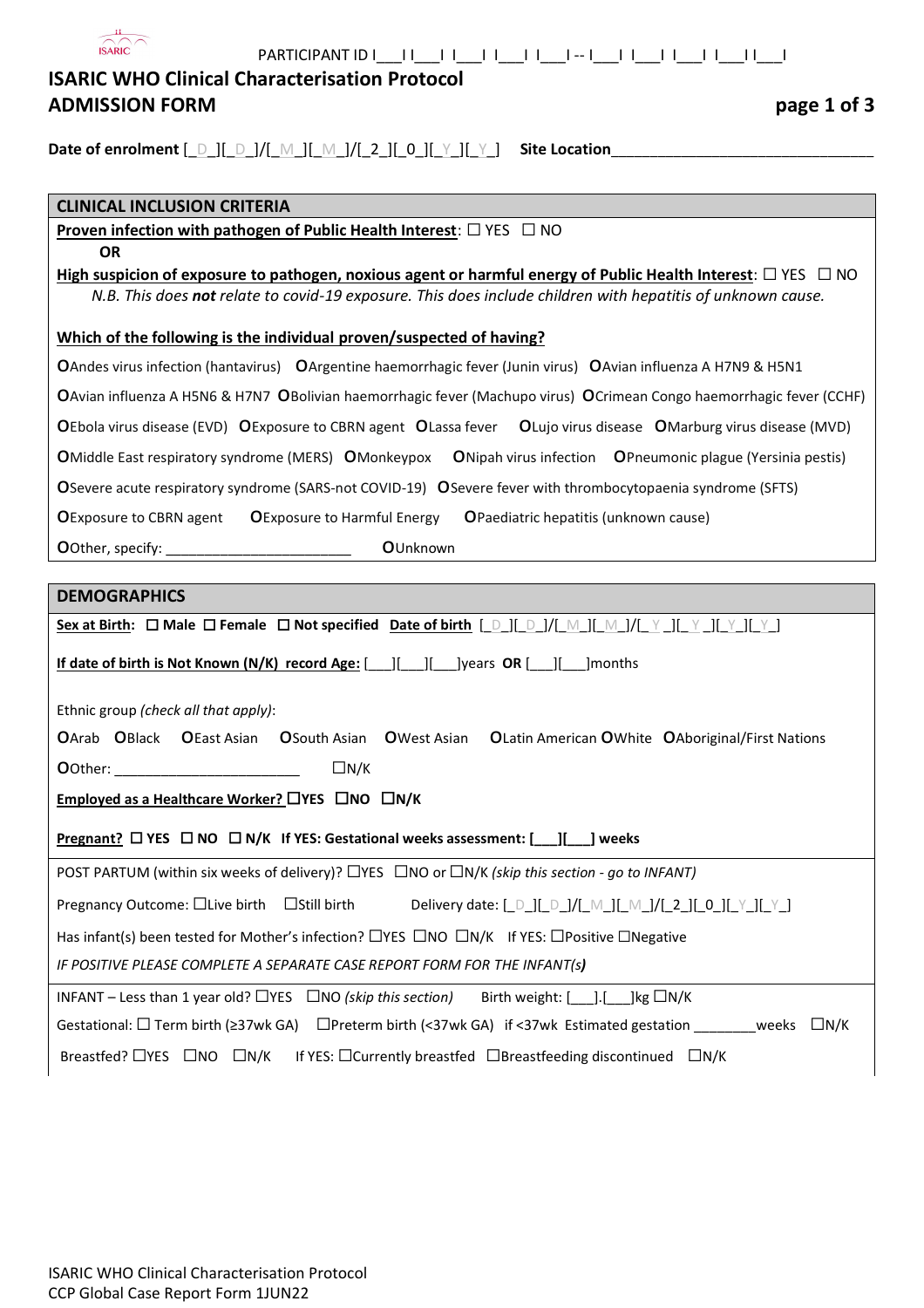

 $\blacksquare$ 

# **ADMISSION FORM page 2 of 3**

| page 2 of 3 |  |  |  |
|-------------|--|--|--|
|-------------|--|--|--|

| <b>ONSET AND ADMISSION/PRESENTATION</b>                                                                                                                                                                                                                                                                                                                                                 |
|-----------------------------------------------------------------------------------------------------------------------------------------------------------------------------------------------------------------------------------------------------------------------------------------------------------------------------------------------------------------------------------------|
| Date of first/earliest symptom: $\begin{bmatrix} D \end{bmatrix} \begin{bmatrix} D \end{bmatrix} \begin{bmatrix} M \end{bmatrix} \begin{bmatrix} M \end{bmatrix} \begin{bmatrix} 2 \end{bmatrix} \begin{bmatrix} 0 \end{bmatrix} \begin{bmatrix} Y \end{bmatrix} \begin{bmatrix} V \end{bmatrix}$ OR $\Box$ Asymptomatic<br>Admission date at this facility: [D][D]/[M][M]/[2][0][Y][Y] |
| If not admitted: Date of first presentation at out-patient facility: $[\Box \Box] [\Box \Box]/[\Box \Box] / [\Box \Box]$ [0.][Y.][Y.]                                                                                                                                                                                                                                                   |
| Transfer from other facility? $\Box$ YES-other facility is a study site $\Box$ YES-other facility is not a study site $\Box$ NO $\Box$ N/K                                                                                                                                                                                                                                              |
| $\Box N/K$<br>If YES: Name of prior facility: Note that the state of the state of the state of the state of the state of the state of the state of the state of the state of the state of the state of the state of the state of the state o                                                                                                                                            |
| If YES: Admission date at previous facility (DD/MM/YYYY): [ D ][ D ]/[ M ]][ M ]/[ 2 ][ 0 ][ Y ][ Y ] $\Box N/K$                                                                                                                                                                                                                                                                        |
|                                                                                                                                                                                                                                                                                                                                                                                         |
| OR $\Box$ Same as above                                                                                                                                                                                                                                                                                                                                                                 |

# **SIGNS AND SYMPTOMS at ADMISSION-** *This section should refer to features at presentation i.e. the start of*  **i** *this* episode None (asymptomatic)  $□$

| <b>History of fever</b>                | □NO □N/K<br>$\square$ YES             | Vomiting / Nausea               | $\Box$ NO $\Box$ N/K<br>$\square$ YES |
|----------------------------------------|---------------------------------------|---------------------------------|---------------------------------------|
| Runny nose (Rhinorrhoea)               | $\Box$ NO $\Box$ N/K<br>$\Box$ YES    | Diarrhoea                       | $\Box$ NO $\Box$ N/K<br>$\Box$ YES    |
| Sore throat                            | $\Box$ NO $\Box$ N/K<br>$\Box$ YES    | Abdominal pain                  | $\Box$ NO $\Box$ N/K<br>$\square$ YES |
| Disturbance or loss of taste (Ageusia) | $\Box$ NO $\Box$ N/K<br>$\Box$ YES    | Jaundice                        | $\Box$ NO $\Box$ N/K<br>$\square$ YES |
| Disturbance or loss of smell (Anosmia) | $\Box$ NO $\Box$ N/K<br>$\square$ YES |                                 |                                       |
| Ear pain                               | $\Box$ NO $\Box$ N/K<br>$\square$ YES | Fatigue / Malaise               | $\Box$ NO $\Box$ N/K<br>$\square$ YES |
| Cough                                  | $\Box$ NO $\Box$ N/K<br>$\square$ YES | Headache                        | ONO ON/K<br>$\square$ YES             |
| with sputum production                 | $\Box$ NO $\Box$ N/K<br>$\square$ YES | Altered consciousness/confusion | $\Box$ NO $\Box$ N/K<br>$\square$ YES |
| bloody sputum/haemoptysis              | $\Box$ NO $\Box$ N/K<br>$\square$ YES | <b>Seizures</b>                 | $\Box$ NO $\Box$ N/K<br>$\square$ YES |
| Wheezing                               | $\Box$ NO $\Box$ N/K<br>$\Box$ YES    |                                 |                                       |
| Chest pain                             | $\Box$ NO $\Box$ N/K<br>$\Box$ YES    | <b>Keratitis</b>                | $\Box$ NO $\Box$ N/K<br>$\square$ YES |
| <b>Shortness of breath (Dyspnoea)</b>  | $\Box$ NO $\Box$ N/K<br>$\square$ YES | Conjunctivitis                  | $\Box$ NO $\Box$ N/K<br>$\square$ YES |
| Lower chest wall indrawing             | $\Box$ NO $\Box$ N/K<br>$\Box$ YES    | <b>Pruritis</b>                 | $\Box$ NO $\Box$ N/K<br>$\Box$ YES    |
|                                        |                                       | Skin rash including vesicles    | $\Box$ NO $\Box$ N/K<br>$\square$ YES |
| Muscle aches (Myalgia)                 | $\Box$ NO $\Box$ N/K<br>$\square$ YES | <b>Skin ulcers</b>              | ONO ON/K<br>$\square$ YES             |
| Joint pain (Arthralgia)                | $\Box$ NO $\Box$ N/K<br>$\Box$ YES    | Lymphadenopathy                 | $\Box$ YES<br>$\Box$ NO $\Box$ N/K    |
| <b>Weight loss</b>                     | $\Box$ NO $\Box$ N/K<br>$\Box$ YES    | <b>Bleeding (Haemorrhage)</b>   | $\Box$ NO $\Box$ N/K<br>$\square$ YES |
|                                        |                                       | If Bleeding: specify site(s)    |                                       |
|                                        |                                       | e.g. vesicles, vagina:          |                                       |

| VITAL SIGNS AT HOSPITAL ADMISSION -first available data at presentation/Admission to the facility.                                                                                         |  |  |  |  |  |  |
|--------------------------------------------------------------------------------------------------------------------------------------------------------------------------------------------|--|--|--|--|--|--|
| (This section should refer to data from the date of admission to this facility)                                                                                                            |  |  |  |  |  |  |
| <u>RR: [_______][</u><br><b>p</b> lbreaths per minute<br>$HR: [$ $]$ $]$<br>beats per minute                                                                                               |  |  |  |  |  |  |
| Severe dehydration: $\Box$ YES $\Box$ NO $\Box$ N/K<br><b>Systolic BP:</b> [<br>$\lfloor$ mmHg Diastolic BP: $\lceil$ $\lfloor$ $\rfloor$ $\lfloor$ $\lfloor$ $\rfloor$<br>$\mathsf{mmlg}$ |  |  |  |  |  |  |
| Sternal capillary refill time >2seconds □YES □NO □N/K                                                                                                                                      |  |  |  |  |  |  |
| On: $\Box$ Room air $\Box$ Any Oxygen therapy $\Box N/K$<br>1%<br><b>Oxygen saturation:</b> [                                                                                              |  |  |  |  |  |  |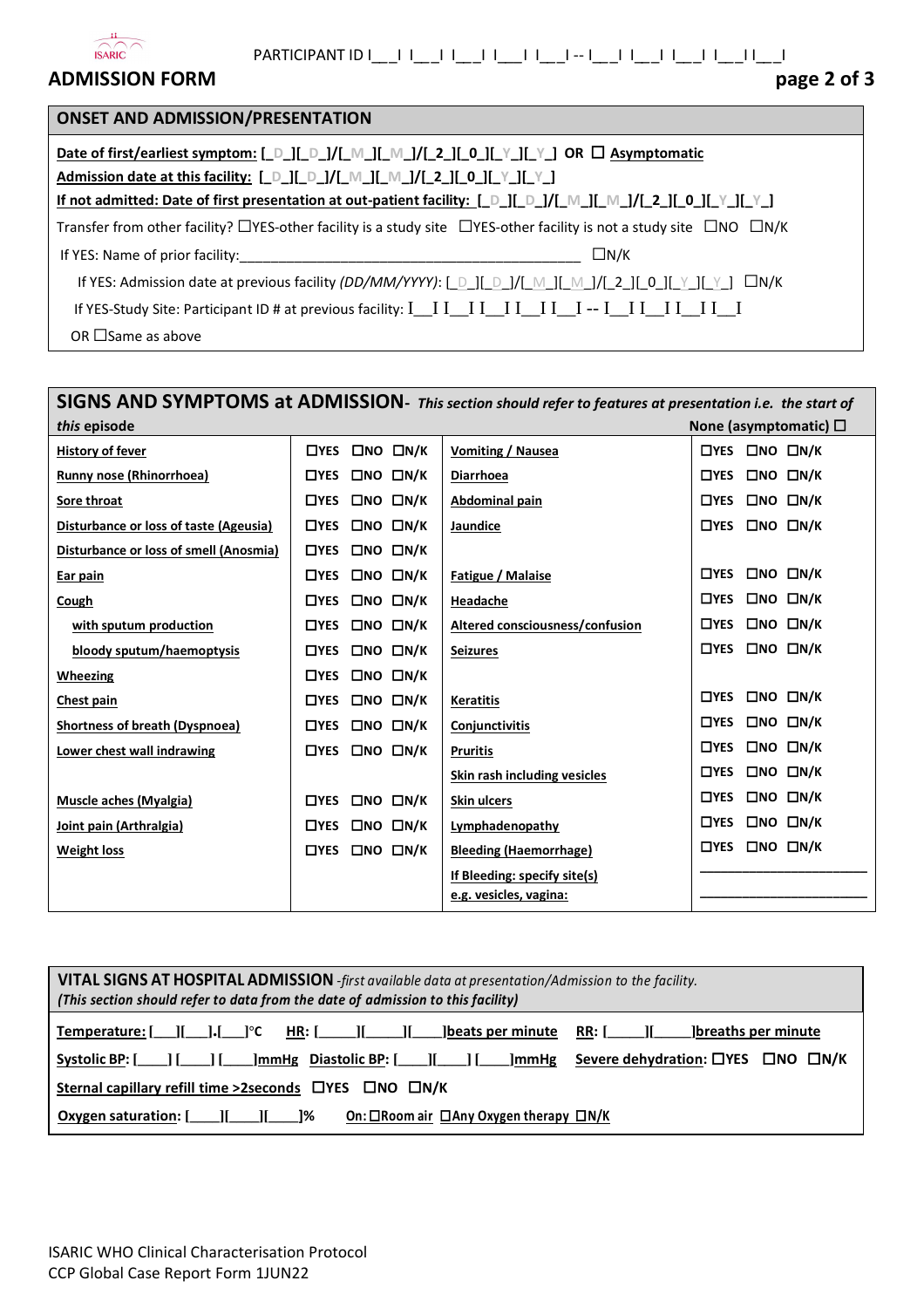

| <b>CO-MORBIDITIES (existing prior to admission)</b>                                   |             |              |                                                  | No comorbidities $\square$                |                                        |              |                            |  |
|---------------------------------------------------------------------------------------|-------------|--------------|--------------------------------------------------|-------------------------------------------|----------------------------------------|--------------|----------------------------|--|
| Chronic cardiac disease,<br>including congenital heart<br>disease. (not hypertension) | $\Box$ YES  |              | $\Box$ NO $\Box$ N/K                             | Obesity (as defined by clinical staff)    | $\Box$ YES                             |              | $\Box$ NO $\Box$ N/K       |  |
| <b>Hypertension (physician</b><br>diagnosed)                                          | $\Box$ YES  |              | $\square$ NO $\square$ N/K                       | <b>Diabetes and Type</b>                  | $\Box$ YES-type 1<br>$\Box$ YES-type 2 |              | $\square$ NO<br>$\Box N/K$ |  |
| <b>Chronic pulmonary disease</b><br><u>(not asthma)</u>                               | $\Box$ YES  |              | $\Box$ NO $\Box$ N/K                             | Diabetes (any) with complications         | $\Box$ YES                             | $\square$ NO | $\Box N/K$                 |  |
| <b>Asthma (physician diagnosed)</b>                                                   | $\Box$ YES  | □NO          | $\Box N/K$                                       | Diabetes (any) without complications      | $\Box$ YES                             |              | $\Box$ NO $\Box$ N/K       |  |
| <b>Chronic kidney disease</b>                                                         | $\Box$ YES  | □NO          | $\Box N/K$                                       | <b>Rheumatologic disorder</b>             | $\square$ YES                          | $\square$ NO | $\Box N/K$                 |  |
| Moderate / severe liver disease                                                       | $\Box$ YES  |              | $\Box$ NO $\Box$ N/K                             | <b>Dementia</b>                           | $\Box$ YES                             |              | $\Box$ NO $\Box$ N/K       |  |
| <b>Mild liver disease</b>                                                             | $\Box$ YES  |              | $\Box$ NO $\Box$ N/K                             | <b>Malnutrition</b>                       | $\Box$ YES                             |              | $\Box$ NO $\Box$ N/K       |  |
| Chronic neurological disorder                                                         | $\Box$ YES  |              | $\Box$ NO $\Box$ N/K                             | Smoking □YES □Never smoked □Former smoker |                                        |              | $\square$ N/K              |  |
| <b>Malignant neoplasm</b>                                                             | $\Box$ YES  |              | $\Box$ NO $\Box$ N/K                             | Other relevant risk factor                |                                        |              |                            |  |
| Chronic hematologic disease                                                           | $\Box$ YES  | $\square$ NO | $\Box N/K$                                       | $\Box$ YES $\Box$ NO $\Box$ N/K           |                                        |              |                            |  |
| AIDS / HIV                                                                            | □YES-on ARV |              | $\square$ NO<br>$\Box$ YES-not on ARV $\Box N/K$ |                                           |                                        |              |                            |  |

### **CLINICAL FRAILTY SCORE for people age over 18 years**

**With reference to the Dalhousie University Clinical Frailty Score (see guidance on CRF)**

Clinical Frailty Score **a** a set of the set of the set of the set of the set of the set of the set of the set of the set of the set of the set of the set of the set of the set of the set of the set of the set of the set o

### **MEDICATION ON ADMISSION**

**Record medication the patient was taking just prior to admission and has taken within the past 14 days**

Medication name *(generic name preferred-please write in CAPITALS):*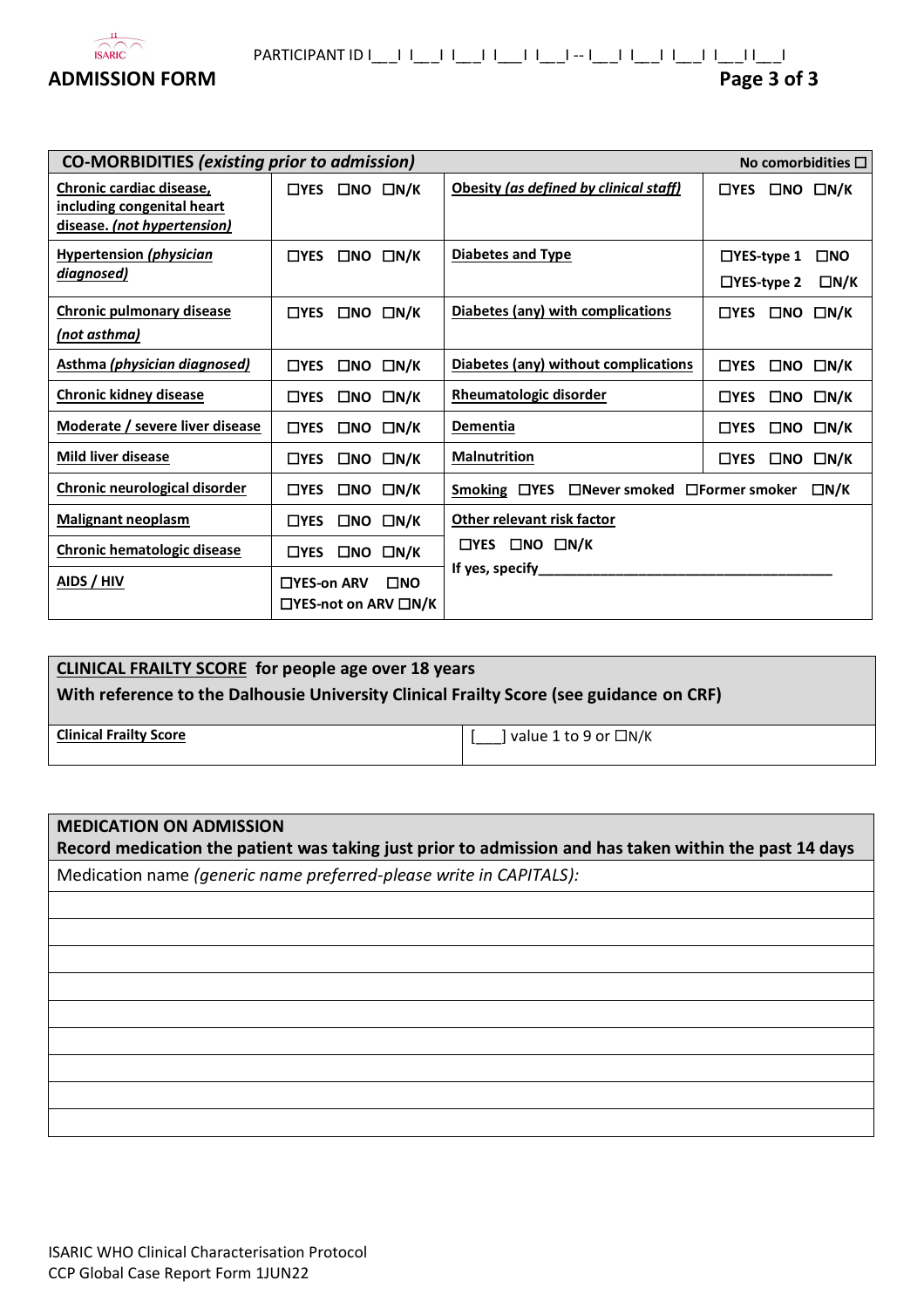

# **ISARIC WHO Clinical Characterisation Protocol**

| <b>DAILY FORM</b> |
|-------------------|
|                   |

| <b>DAILY TREATMENT</b> (complete every line):                                                                                                                                                                                                      |  |  |  |  |  |  |
|----------------------------------------------------------------------------------------------------------------------------------------------------------------------------------------------------------------------------------------------------|--|--|--|--|--|--|
| <u>DATE OF ASSESSMENT (DD/MM/YYYY): [ D ][ D ]/[ M ][ M ]/[ 2 ][ 0 ][ Y ][ Y ]</u>                                                                                                                                                                 |  |  |  |  |  |  |
| Record the worst value between 00:00 to 24:00 on day of assessment (if Not Available write 'N/K'):                                                                                                                                                 |  |  |  |  |  |  |
|                                                                                                                                                                                                                                                    |  |  |  |  |  |  |
| Is the patient in a high-level care area i.e. admitted to ICU/ITU/IMC/HDU $\Box$ YES $\Box$ NO $\Box$ N/K                                                                                                                                          |  |  |  |  |  |  |
| Highest Temperature: $[\ ]$ $]$ $]$ . $]$ . $[$ $]$ $\degree$ C $\Box$ N/K                                                                                                                                                                         |  |  |  |  |  |  |
| Any Supplemental Oxygen LYES LNO LN/K FiO <sub>2</sub> (0.21-1.0) [ 1.[ 1] 1 or [ 1] 1% or [ 1] 14/min (highest)                                                                                                                                   |  |  |  |  |  |  |
| <b>Oxygen saturation</b> LIYES LINO LIN/K SpO <sub>2</sub> [ 1   1   1   1% (lowest) RR: [ 1   1] [ ] breaths per minute (highest) LIN/K                                                                                                           |  |  |  |  |  |  |
| <u>AVPU Alert[ ] Verbal[ ] Pain [ ] Unresponsive[</u> ] or $\Box N/K$ Glasgow Coma Score (GCS / 15) [ __] [ __] or $\Box N/K$                                                                                                                      |  |  |  |  |  |  |
|                                                                                                                                                                                                                                                    |  |  |  |  |  |  |
| Is the patient currently receiving, or has received (from 00:00 to 24:00) on day of assessment:<br>Non-invasive respiratory support (e.g. NIV, BIPAP, CPAP)? $\Box$ YES $\Box$ NO $\Box N/K$ Invasive ventilation? $\Box$ YES $\Box$ NO $\Box N/K$ |  |  |  |  |  |  |
| High-flow nasal canula? □YES □NO □N/K ECLS/ECMO? □YES □NO □N/K                                                                                                                                                                                     |  |  |  |  |  |  |
| <b>DAILY LABORATORY RESULTS</b>                                                                                                                                                                                                                    |  |  |  |  |  |  |
| Record the values of laboratory results taken between 00:00 to 24:00 on day of assessment (If multiple record the values for the                                                                                                                   |  |  |  |  |  |  |
| blood draw taken closest to midday)                                                                                                                                                                                                                |  |  |  |  |  |  |
| Done □YES □NO □N/K Haemoglobin _____ □g/L or □g/dL                                                                                                                                                                                                 |  |  |  |  |  |  |
| Done □YES □NO □N/K WBC count _________ □x10 <sup>9</sup> /L or □x10 <sup>3</sup> /µL                                                                                                                                                               |  |  |  |  |  |  |
| Done □YES □NO □N/K Lymphocyte count ____________ □cells/µL or □x10 <sup>9</sup> /L or □x10 <sup>3</sup> /µL                                                                                                                                        |  |  |  |  |  |  |
| Done □YES □NO □N/K Neutrophil count _______________ □cells/µL or □x10 <sup>9</sup> /L or □x10 <sup>3</sup> /µL                                                                                                                                     |  |  |  |  |  |  |
| Done □YES □NO □N/K Platelets _________ □x10 <sup>9</sup> /L or □x10 <sup>3</sup> /µL                                                                                                                                                               |  |  |  |  |  |  |
| Done $\Box$ YES $\Box$ NO $\Box$ N/K PT _____________ seconds or                                                                                                                                                                                   |  |  |  |  |  |  |
| Done LIYES CINO CIN/K AST/SGOT __________ iU/L<br>Done $\Box$ YES $\Box$ NO $\Box$ N/K ESR _____________ mm/hr                                                                                                                                     |  |  |  |  |  |  |
| Done DYES ONO ON/K Glucose ________ Ommol/L or Omg/dL Done OYES ONO ON/K ALT ________ iU/L                                                                                                                                                         |  |  |  |  |  |  |
| Done □YES □NO □N/K Blood Urea Nitrogen (urea) __________ □mmol/L or □mg/dL                                                                                                                                                                         |  |  |  |  |  |  |
| Done LYES LINO LIN/K Lactate _______________ LImmol/L or LImg/dL                                                                                                                                                                                   |  |  |  |  |  |  |
| Done □YES □NO □N/K LDH [__][___][___].[___]_U/L Done □YES □NO □N/K Procalcitonin [___][___].[___][___]ng/mL                                                                                                                                        |  |  |  |  |  |  |
| Done $\Box$ YES $\Box$ NO $\Box$ N/K CRP [   ][ ][ ].[ ] mg/L                                                                                                                                                                                      |  |  |  |  |  |  |
| Done □YES □NO □N/K eGFR ______ mL/min/1.73 m <sup>2</sup> OCKD-EPI OMDRD OCG                                                                                                                                                                       |  |  |  |  |  |  |
| Most recent HbA1c _______________ _ __ _ _ _ _ _ _ N/K date of HbA1c [_D_][_D_]/[_M_][_M_]/[_2_][_0_][_Y_][_Y_]                                                                                                                                    |  |  |  |  |  |  |
| Most recent CD4__________________/mm <sup>3</sup> $\Box$ N/K date of CD4 [_D_][_D_]/[_M_][_M_]/[_2_][_0_][_Y_][_Y_]                                                                                                                                |  |  |  |  |  |  |
|                                                                                                                                                                                                                                                    |  |  |  |  |  |  |
|                                                                                                                                                                                                                                                    |  |  |  |  |  |  |
| Chest X-Ray /CT performed? □YES □NO □N/K IF Yes: Were infiltrates present? □YES □NO □N/K                                                                                                                                                           |  |  |  |  |  |  |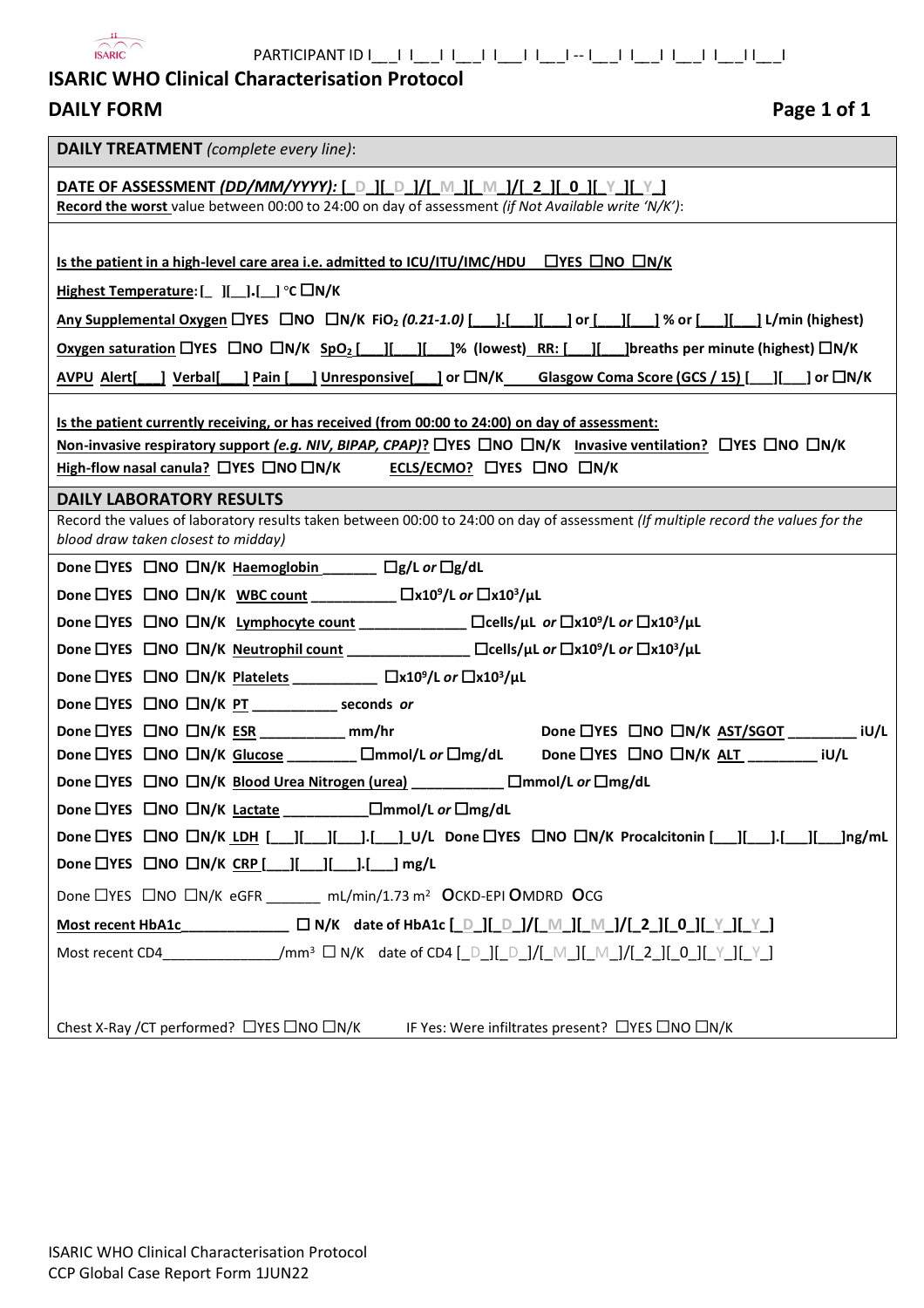

PARTICIPANT ID I\_*\_*\_I I\_*\_*\_I I\_*\_*\_I I\_*\_\_*I I\_*\_*\_I -- I\_*\_*\_I I\_*\_*\_I I\_*\_*\_I I\_*\_*\_I I\_*\_*\_I

# **ISARIC WHO Clinical Characterisation Protocol**

# **OUTCOME FORM Page 1 of 4**

### **DIAGNOSTIC TESTING**

**Was diagnostic testing done during this illness episode?** ☐**YES** ☐**NO** ☐**N/K**

| Section 1: Diagnosis Summary (Virus PCR or antigen tests -NOT serology/antibody tests) |                                                                                                                                            |                        |                      |  |  |  |  |
|----------------------------------------------------------------------------------------|--------------------------------------------------------------------------------------------------------------------------------------------|------------------------|----------------------|--|--|--|--|
| COVID-19 / SARS-CoV-2                                                                  | □ Tested POSITIVE                                                                                                                          | <b>Tested NEGATIVE</b> | <u>L NOT TESTED</u>  |  |  |  |  |
| <b>Influenza virus</b>                                                                 | $\Box$ Tested POSITIVE, please confirm type:                                                                                               | □ Tested NEGATIVE      | $\square$ not tested |  |  |  |  |
| NB: Please do not enter Haemophilus                                                    | $\Box$ A/H3N2 $\Box$ A/H1N1pdm09 $\Box$ A/H7N9                                                                                             |                        |                      |  |  |  |  |
| influenza or parainfluenza virus here<br>- enter them under "other" below              | □ A not typed □ Other A                                                                                                                    |                        |                      |  |  |  |  |
|                                                                                        | $\square$ B not typed                                                                                                                      |                        |                      |  |  |  |  |
|                                                                                        | $\square$ Other type (specify):                                                                                                            |                        |                      |  |  |  |  |
| <b>Respiratory syncytial virus</b>                                                     | □ Tested POSITIVE                                                                                                                          | □ Tested NEGATIVE      | $\square$ not tested |  |  |  |  |
| <b>Adenovirus</b>                                                                      | □ Tested POSITIVE                                                                                                                          | <b>Tested NEGATIVE</b> | $\Box$ NOT TESTED    |  |  |  |  |
| <b>Hepatitis viruses</b>                                                               | □ Tested POSITIVE, please confirm type:                                                                                                    | □ Tested NEGATIVE      | $\square$ not tested |  |  |  |  |
|                                                                                        | $\begin{array}{ccccccccc}\n\boxed{\square A} & \boxed{\square B} & \boxed{\square C} & \boxed{\square D} & \boxed{\square E}\n\end{array}$ |                        |                      |  |  |  |  |
|                                                                                        | $\square$ Other type (specify):                                                                                                            |                        |                      |  |  |  |  |
| Poisoning                                                                              | $\Box$ Tested POSITIVE, please confirm type:                                                                                               | $\Box$ Tested NEGATIVE | $\square$ not tested |  |  |  |  |
|                                                                                        | □ Paracetamol                                                                                                                              |                        |                      |  |  |  |  |
|                                                                                        | $\square$ Other type (specify):                                                                                                            |                        |                      |  |  |  |  |
| <b>Monkeypox virus</b>                                                                 | □ Tested POSITIVE                                                                                                                          | □ Tested NEGATIVE      | $\square$ not tested |  |  |  |  |
| Other                                                                                  | □ Tested POSITIVE<br>Please specify :                                                                                                      |                        |                      |  |  |  |  |

### **Section 2: Pathogen Testing Details**

*(Please record the details of all tests carried out during this illness episode -including the details of the tests indicated above).*

| <b>Collection Date</b><br>(DD/MM/YYYY) | <b>Biospecimen Type</b>                                                                                                                                                              | Result                                                    | Pathogen<br><b>Tested/Detected</b> |
|----------------------------------------|--------------------------------------------------------------------------------------------------------------------------------------------------------------------------------------|-----------------------------------------------------------|------------------------------------|
| <u>d d / m m /202 y</u>                | <b>O</b> Nasal/NP swab<br><b>O</b> Throat swab<br>OCombined nasal/NP + throat swab<br>OSputum OBAL OETA OLesion swab<br>OUrine OStool/rectal swab OBlood                             | <b>OPositive</b><br><b>O</b> Negative<br>OUnknown         |                                    |
| D D / M M /202 Y                       | O Nasal/NP swab <b>OThroat swab</b><br>OCombined nasal/NP + throat swab<br>OSputum OBAL OETA OLesion swab<br>OUrine OStool/rectal swab OBlood<br>OOther, Specify: __________________ | <b>O</b> Positive<br><b>O</b> Negative<br>OUnknown        |                                    |
| D D / M M /202 Y                       | OThroat swab<br><b>O</b> Nasal/NP swab<br>OCombined nasal/NP + throat swab<br>OSputum OBAL OETA OLesion swab<br>OUrine OStool/rectal swab OBlood                                     | <b>OPositive</b><br><b>O</b> Negative<br><b>O</b> Unknown |                                    |
| <u>d d / m m /202 y</u>                | O Nasal/NP swab <b>OThroat swab</b><br>OCombined nasal/NP + throat swab<br>OSputum OBAL OETA OLesion swab<br>OUrine OStool/rectal swab OBlood<br>OOther, Specify: ____________       | <b>OPositive</b><br><b>O</b> Negative<br>OUnknown         |                                    |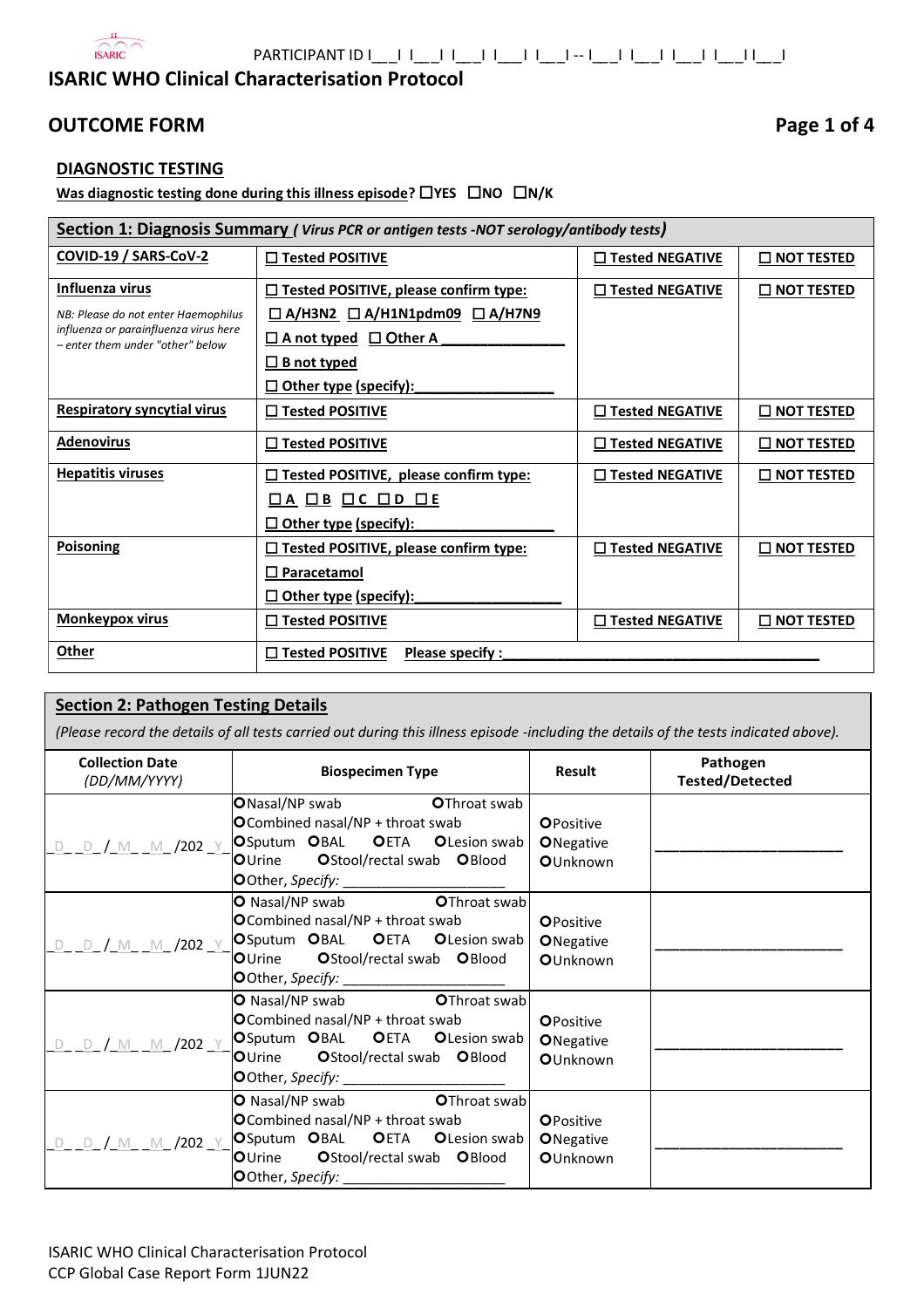| Page 2 of 4<br><b>OUTCOME FORM</b>                                                                                                                                                                                                                                                                       |
|----------------------------------------------------------------------------------------------------------------------------------------------------------------------------------------------------------------------------------------------------------------------------------------------------------|
| MEDICATION: While being followed, hospitalised or at discharge, were any of the following administered?                                                                                                                                                                                                  |
| Antiviral agent? □ YES □ NO □ N/K If YES, tick all that apply: OCidofovir OBrincidofovir OTecovirimat                                                                                                                                                                                                    |
| ORibavirin OOseltamivir (Tamiflu®) OZanamivir ORemdesivir OOther or novel antiviral                                                                                                                                                                                                                      |
|                                                                                                                                                                                                                                                                                                          |
| Corticosteroid? □YES □NO □N/K                                                                                                                                                                                                                                                                            |
| Immunoglobulin? CYES CINO CIN/K If YES: specify type: __________________________                                                                                                                                                                                                                         |
| Antifungal agent? LYES LNO LN/K If YES: which __________________________________                                                                                                                                                                                                                         |
| Analgesics? □YES □NO □N/K If YES, tick all that apply: OParacetamol ONSAIDs OOpiates OKetamine                                                                                                                                                                                                           |
|                                                                                                                                                                                                                                                                                                          |
|                                                                                                                                                                                                                                                                                                          |
| TREATMENT: At ANY time during hospitalisation, did the patient receive/undergo:                                                                                                                                                                                                                          |
| <u>ICU or High Dependency Unit admission?</u> $\Box$ YES $\Box$ NO $\Box$ N/K If YES, total duration: __________days O still in ICU/HDU                                                                                                                                                                  |
| If NO, $\square$ Not indicated $\square$ Not appropriate*<br>(*Advanced care plan/discussion documented in notes regarding not for escalation of care beyond ward)                                                                                                                                       |
| Date of ICU/HDU admission: [D_][_D_]/[_M_][_M_]/202[_Y_] $\Box N/K$                                                                                                                                                                                                                                      |
| ICU/HDU discharge date: $\begin{bmatrix} 0 & 1 & 0 \\ 0 & 1 & 0 \end{bmatrix} \begin{bmatrix} 0 & 1 & 0 \\ 0 & 1 & 0 \end{bmatrix}$ $\begin{bmatrix} 0 & 1 & 0 \\ 0 & 1 & 0 \end{bmatrix}$ $\begin{bmatrix} 0 & 0 & 0 \\ 0 & 1 & 0 \end{bmatrix}$ $\begin{bmatrix} 0 & 0 & 0 \\ 0 & 0 & 1 \end{bmatrix}$ |
| High-flow nasal canula? □YES □NO □N/K<br>Any Oxygen therapy? $\Box$ YES $\Box$ NO $\Box$ N/K                                                                                                                                                                                                             |
| Non-invasive ventilation? (e.g. BIPAP, CPAP) □YES □NO □N/K                                                                                                                                                                                                                                               |
| □YES □NO □N/K If YES, total duration: ____________ days O still on<br><b>Invasive ventilation (Any intubation)?</b>                                                                                                                                                                                      |
| $\Box$ YES $\Box$ NO $\Box$ N/K<br><b>Prone Ventilation?</b>                                                                                                                                                                                                                                             |
| $\Box$ YES $\Box$ NO $\Box$ N/K<br><b>Inhaled Nitric Oxide?</b>                                                                                                                                                                                                                                          |
| $\Box$ YES $\Box$ NO $\Box$ N/K<br><b>Tracheostomy inserted?</b>                                                                                                                                                                                                                                         |
| $\Box$ YES $\Box$ NO $\Box$ N/K If YES, total duration: __________________days O still on<br><b>Extracorporeal (ECMO) support?</b>                                                                                                                                                                       |
| Renal replacement therapy (RRT) or dialysis? $\Box$ YES $\Box$ NO $\Box$ N/K If YES, total duration: __________days O still on                                                                                                                                                                           |
| Inotropes/vasopressors?<br>$\Box$ YES $\Box$ NO $\Box$ N/K If YES, total duration: _____________days O still on                                                                                                                                                                                          |
| □YES □NO □N/K If YES, date [_D_][_D_]/[_M_][_M_]/ 202[_Y_] □N/K<br><b>Liver Transplant</b>                                                                                                                                                                                                               |
| □YES □NO □N/K If YES, date [_D_][_D_]/[_M_][_M_]/ 202[_Y_] □N/K<br><b>Kidney Transplant</b>                                                                                                                                                                                                              |
|                                                                                                                                                                                                                                                                                                          |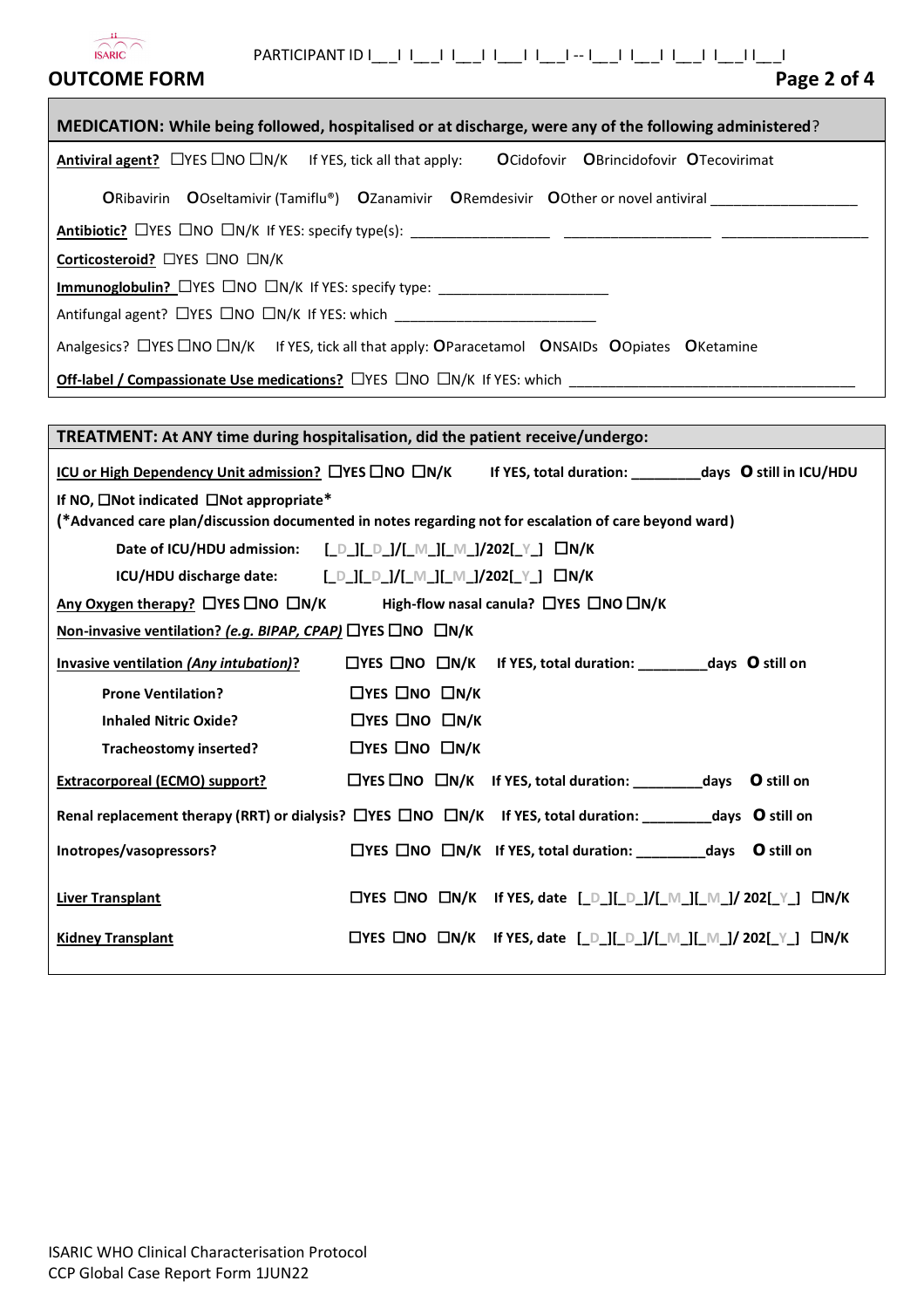

# PARTICIPANT ID I\_*\_*\_I I\_*\_*\_I I\_*\_*\_I I\_*\_\_*I I\_*\_*\_I -- I\_*\_*\_I I\_*\_*\_I I\_*\_*\_I I\_*\_*\_I I\_*\_*\_I

# **OUTCOME FORM Page 3 of 4**

 $\mathbf{r}$ 

| COMPLICATIONS: At any time during follow-up or hospitalisation did the patient experience: No complications $\Box$ |            |              |            |                                                                         |               |              |            |
|--------------------------------------------------------------------------------------------------------------------|------------|--------------|------------|-------------------------------------------------------------------------|---------------|--------------|------------|
| Viral pneumonia                                                                                                    | $\Box$ YES | $\square$ NO | $\Box N/K$ | Coagulation disorder / Disseminated<br><b>Intravascular Coagulation</b> | $\Box$ YES    | $\square$ NO | $\Box N/K$ |
| Bacterial pneumonia                                                                                                | $\Box$ YES | $\Box$ No    | $\Box N/K$ | Deep vein thrombosis                                                    | $\square$ YES | $\square$ NO | $\Box N/K$ |
| <b>Acute Respiratory Distress</b><br>Syndrome                                                                      | $\Box$ YES | $\square$ NO | $\Box N/K$ | Pulmonary thromboembolism                                               | $\Box$ YES    | $\square$ NO | $\Box N/K$ |
| Cryptogenic organizing<br>pneumonia (COP)                                                                          | $\Box$ YES | $\square$ NO | $\Box$ N/K | Anaemia                                                                 | $\Box$ YES    | $\square$ NO | $\Box N/K$ |
| Pneumothorax                                                                                                       | $\Box$ YES | $\square$ NO | $\Box N/K$ | Rhabdomyolysis / Myositis                                               | $\Box$ YES    | $\square$ NO | $\Box N/K$ |
| Pleural effusion                                                                                                   | $\Box$ YES | $\square$ NO | $\Box N/K$ | Acute renal injury/acute renal failure                                  | $\Box$ YES    | $\square$ NO | $\Box N/K$ |
| <b>Bronchiolitis</b>                                                                                               | $\Box$ YES | $\square$ NO | $\Box N/K$ | Urinary tract infection                                                 | $\Box$ YES    | $\square$ NO | $\Box N/K$ |
| Meningitis / Encephalitis                                                                                          | $\Box$ YES | $\square$ NO | $\Box N/K$ | Gastrointestinal haemorrhage                                            | $\Box$ YES    | $\square$ NO | $\Box N/K$ |
| Seizure                                                                                                            | $\Box$ YES | $\square$ NO | $\Box N/K$ | Pancreatitis                                                            | $\Box$ YES    | $\square$ NO | $\Box N/K$ |
| Stroke / Cerebrovascular accident                                                                                  | $\Box$ YES | $\square$ NO | $\Box N/K$ | Liver dysfunction                                                       | $\square$ YES | $\square$ NO | $\Box N/K$ |
| Other neurological complication                                                                                    | $\Box$ YES | $\square$ NO | $\Box N/K$ | Hyperglycaemia                                                          | $\square$ YES | $\square$ NO | $\Box N/K$ |
| Congestive heart failure                                                                                           | $\Box$ YES | $\square$ NO | $\Box N/K$ | Hypoglycaemia                                                           | $\Box$ YES    | $\square$ NO | $\Box N/K$ |
| Endocarditis                                                                                                       | $\Box$ YES | $\square$ NO | $\Box N/K$ | Bacteraemia                                                             | $\Box$ YES    | $\square$ NO | $\Box N/K$ |
| Myocarditis/Pericarditis                                                                                           | $\Box$ YES | $\square$ NO | $\Box N/K$ | Cellulitis                                                              | $\Box$ YES    | $\square$ NO | $\Box N/K$ |
| Cardiomyopathy                                                                                                     | $\Box$ YES | $\square$ NO | $\Box N/K$ | Skin abscess                                                            | $\Box$ YES    | $\square$ NO | $\Box N/K$ |
| Cardiac arrhythmia                                                                                                 | $\Box$ YES | $\square$ NO | $\Box N/K$ | Skin tissue loss or eschar                                              | $\Box$ YES    | $\square$ NO | $\Box N/K$ |
| Cardiac ischemia                                                                                                   | $\Box$ YES | $\square$ NO | $\Box N/K$ | Other complication(s)                                                   | $\Box$ YES    | $\square$ NO | $\Box N/K$ |
| Cardiac arrest                                                                                                     | $\Box$ YES | $\square$ NO | $\Box N/K$ | If yes, specify other:                                                  |               |              |            |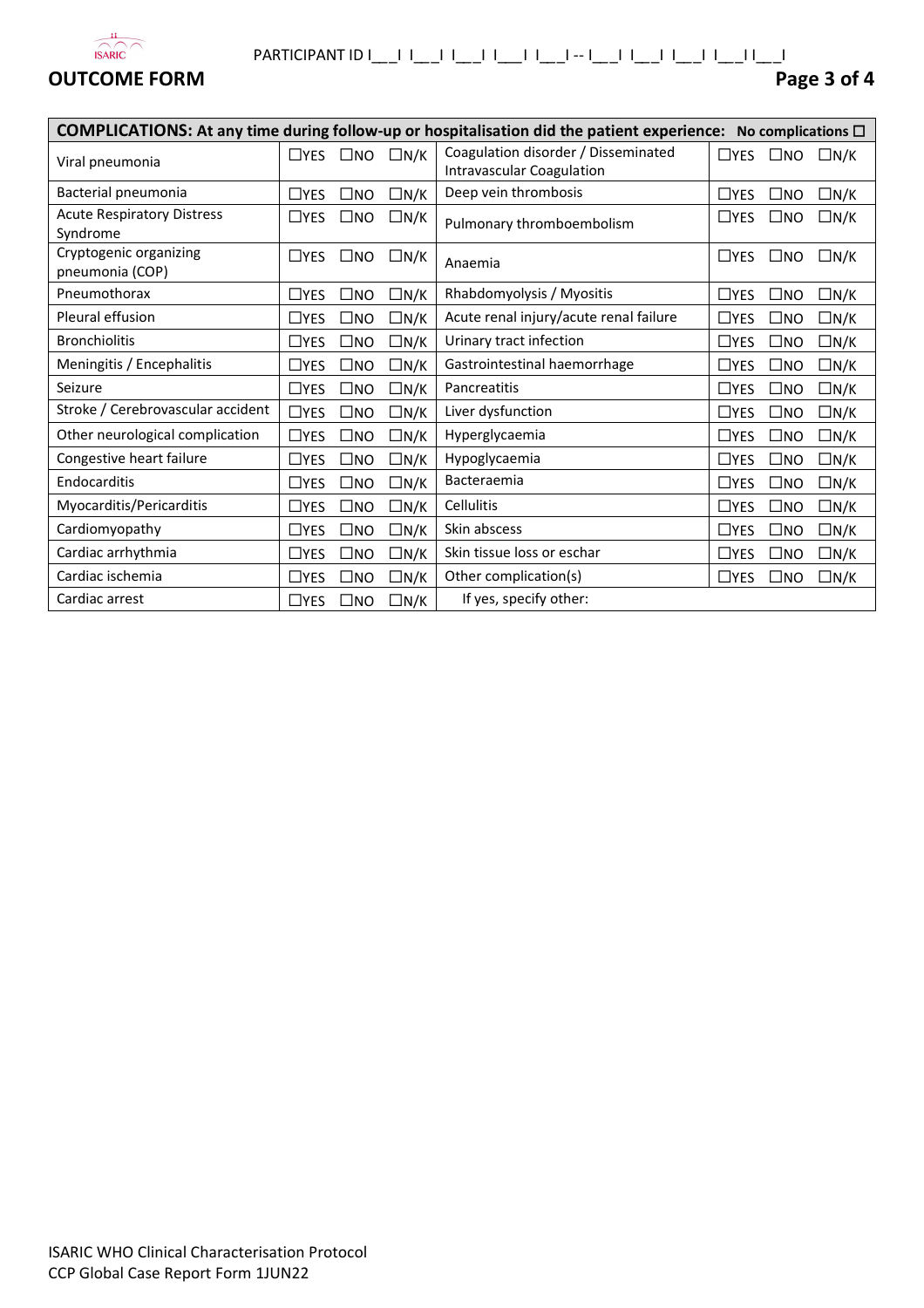

| <b>OUTCOME:</b> (complete at discharge, transfer death or DAY 28, whichever occurs first)                                                                             |                                                                                |                                                                         |  |  |  |  |
|-----------------------------------------------------------------------------------------------------------------------------------------------------------------------|--------------------------------------------------------------------------------|-------------------------------------------------------------------------|--|--|--|--|
| Outcome: $\square$ Discharged (or not admitted) alive expected to survive                                                                                             |                                                                                |                                                                         |  |  |  |  |
|                                                                                                                                                                       | $\Box$ Hospitalisation = Remains in Hospital $\geq$ Day 28 after symptom onset |                                                                         |  |  |  |  |
| - if Hospitalisation                                                                                                                                                  | □<br>Ongoing health care needs relating to this admission                      |                                                                         |  |  |  |  |
|                                                                                                                                                                       | <b>OR</b>                                                                      |                                                                         |  |  |  |  |
|                                                                                                                                                                       | П                                                                              | Ongoing health care needs NOT related to this episode                   |  |  |  |  |
|                                                                                                                                                                       | <b>OR</b>                                                                      |                                                                         |  |  |  |  |
| Medically fit for discharge but remains in hospital for other reason<br>П                                                                                             |                                                                                |                                                                         |  |  |  |  |
|                                                                                                                                                                       |                                                                                | (e.g. awaiting suitable care in community, resident in long term health |  |  |  |  |
|                                                                                                                                                                       |                                                                                | care or mental health facility)                                         |  |  |  |  |
| $\Box$ Transfer to other facility<br>$\Box$ Palliative discharge<br>$\square$ Death<br>□ <u>N/K</u>                                                                   |                                                                                |                                                                         |  |  |  |  |
| Outcome date: [ D ][ D ]/[ M ][ M ]/[ 2 ][ 0 ][ 2 ][ Y ] □ N/K                                                                                                        |                                                                                |                                                                         |  |  |  |  |
| If Discharged alive:                                                                                                                                                  |                                                                                |                                                                         |  |  |  |  |
| Ability to self-care at discharge versus before illness: $\Box$ Same as before illness $\Box$ Worse $\Box$ Better $\Box$ N/K                                          |                                                                                |                                                                         |  |  |  |  |
| If Discharged alive: Post-discharge treatment:                                                                                                                        |                                                                                |                                                                         |  |  |  |  |
| Oxygen therapy? $\Box$ YES $\Box$ NO $\Box$ N/K                                                                                                                       |                                                                                |                                                                         |  |  |  |  |
| $\Box N/K$                                                                                                                                                            |                                                                                |                                                                         |  |  |  |  |
| If Transferred: Is the transfer facility a study site? $\Box$ YES $\Box$ NO $\Box$ N/K                                                                                |                                                                                |                                                                         |  |  |  |  |
| If a Study Site: Participant ID # at new facility: $\Box$ Same as above                                                                                               |                                                                                |                                                                         |  |  |  |  |
| $\Box$ Different: $\Box$<br>$\Box N/K$<br>$\begin{bmatrix} 1 & 1 & 1 \end{bmatrix}$ if $\begin{bmatrix} 1 & 1 \end{bmatrix}$ if $\begin{bmatrix} 1 & 1 \end{bmatrix}$ |                                                                                |                                                                         |  |  |  |  |

# **PREGNANCY OUTCOME: If delivered during admission, please confirm: Pregnancy Outcome:** □Live birth □Still birth POST PARTUM (within six weeks of delivery)? □YES □NO or □N/K Delivery date:  $[\_D\_]$ [ $\_$ D $\_]$ / $[\_M\_]$ [ $\_M\_$ ]/ $[\_2\_]$ [ $\_0\_]$ [ $\_2\_]$ [ $\_$ Y $\_]$ Has infant(s) been tested for Mother's infection? □YES □NO □N/K If YES: □Positive □Negative *IF POSITIVE PLEASE COMPLETE A SEPARATE CASE REPORT FORM FOR THE INFANT(s)*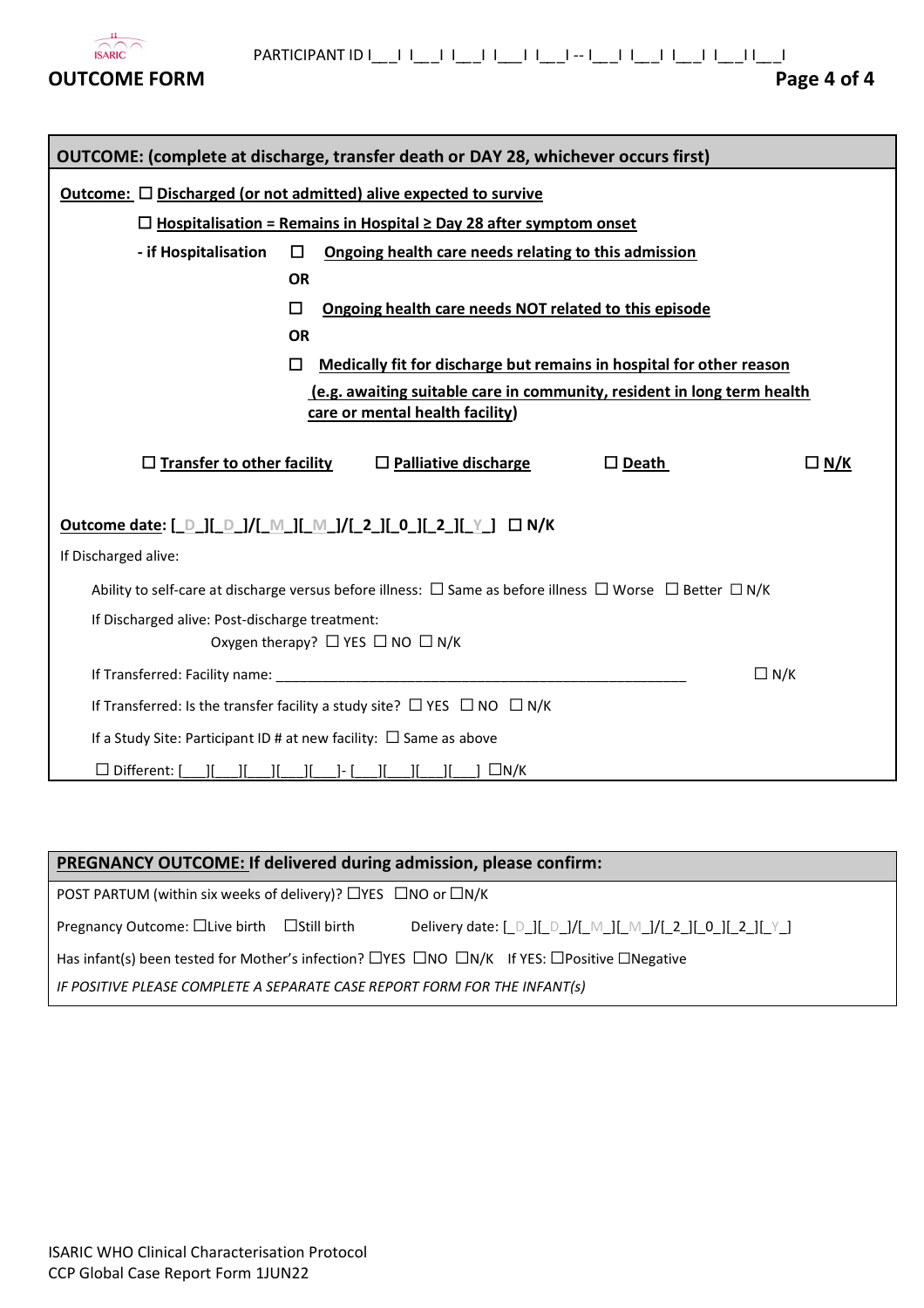

# **PAEDIATRIC HEPATITIS MODULE Page 1 of 1**

*Complete this module at admission* 

| <b>Additional Recent Illness History</b>                                                                                     |                                                                     |  |  |  |
|------------------------------------------------------------------------------------------------------------------------------|---------------------------------------------------------------------|--|--|--|
| In the last 3 months, has your child had a diarrhoea and vomiting / gastroenteritis illness? $\Box$ YES $\Box$ NO $\Box$ N/K |                                                                     |  |  |  |
| If yes, approximate date of this illness: $[D_1][D_1]/[M_1][M_2][2_1][0_1][Y_1][Y_2]$                                        |                                                                     |  |  |  |
| If yes, did these symptoms persist for more than a week? $\Box$ YES $\Box$ NO $\Box$ N/K                                     |                                                                     |  |  |  |
| If yes, what persistent symptoms did they have in the last three months?                                                     |                                                                     |  |  |  |
| History of fever $\Box$ YES $\Box$ NO $\Box$ N/K.                                                                            | Vomiting / Nausea $\Box$ YES $\Box$ NO $\Box$ N/K                   |  |  |  |
| Diarrhoea $\Box$ YES $\Box$ NO $\Box$ N/K                                                                                    | Abdominal pain $\Box$ <b>YES</b> $\Box$ <b>NO</b> $\Box$ <b>N/K</b> |  |  |  |
| Weight loss $\Box$ YES $\Box$ NO $\Box$ N/K                                                                                  | Tiredness $\Box$ YES $\Box$ NO $\Box$ N/K                           |  |  |  |
| Other (free text)                                                                                                            |                                                                     |  |  |  |